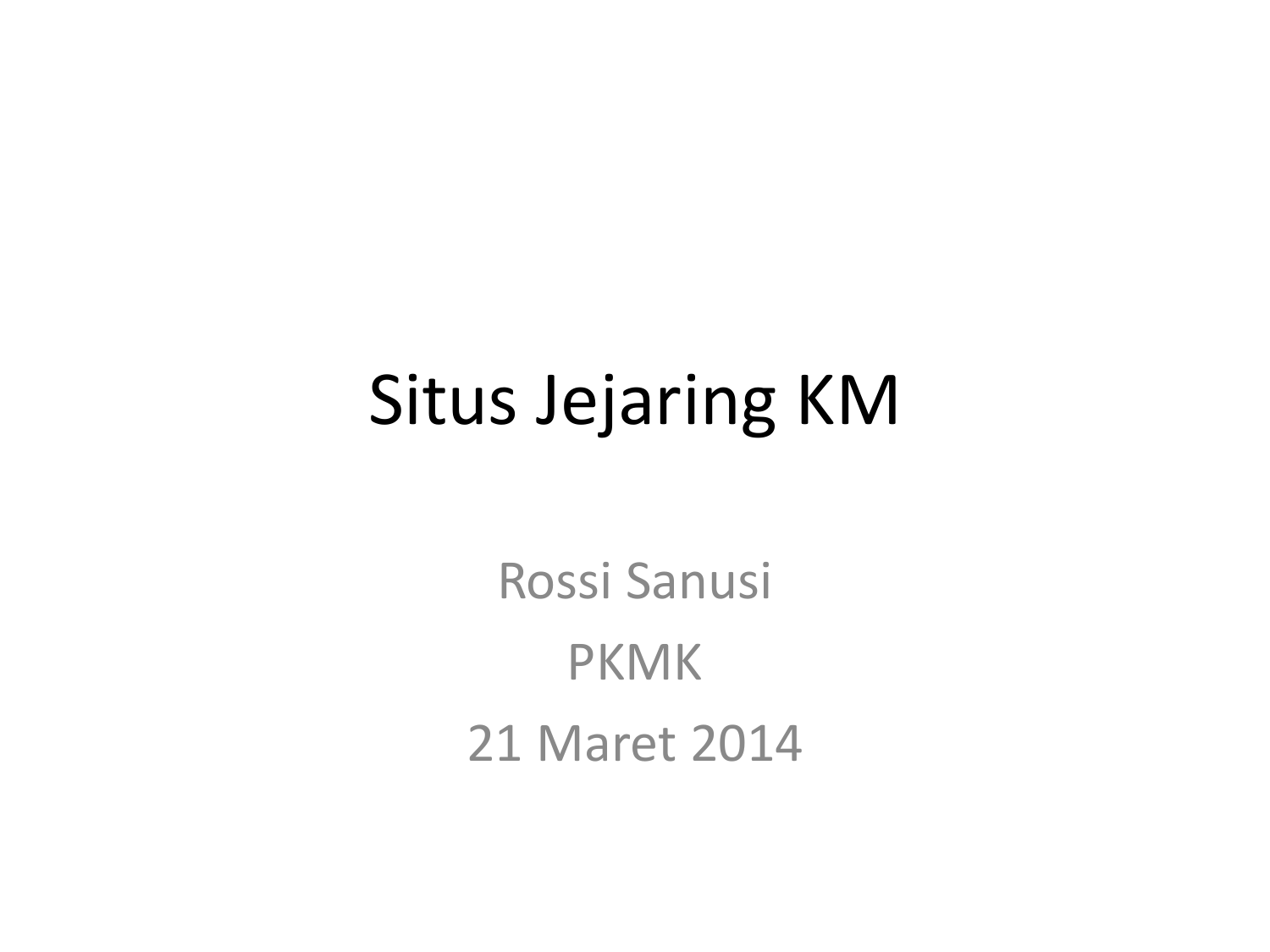### **KM Januari 2014**

[The utilisation of health research in policy](http://www.health-policy-systems.com/content/1/1/2)[making: concepts, examples and methods of](http://www.health-policy-systems.com/content/1/1/2)  [assessment](http://www.health-policy-systems.com/content/1/1/2) Stephen R Hanney, Miguel A Gonzalez-Block, Martin J Buxton, Maurice Kogan *Health Research Policy and Systems* 2003, **1**:2 (13 January 2003)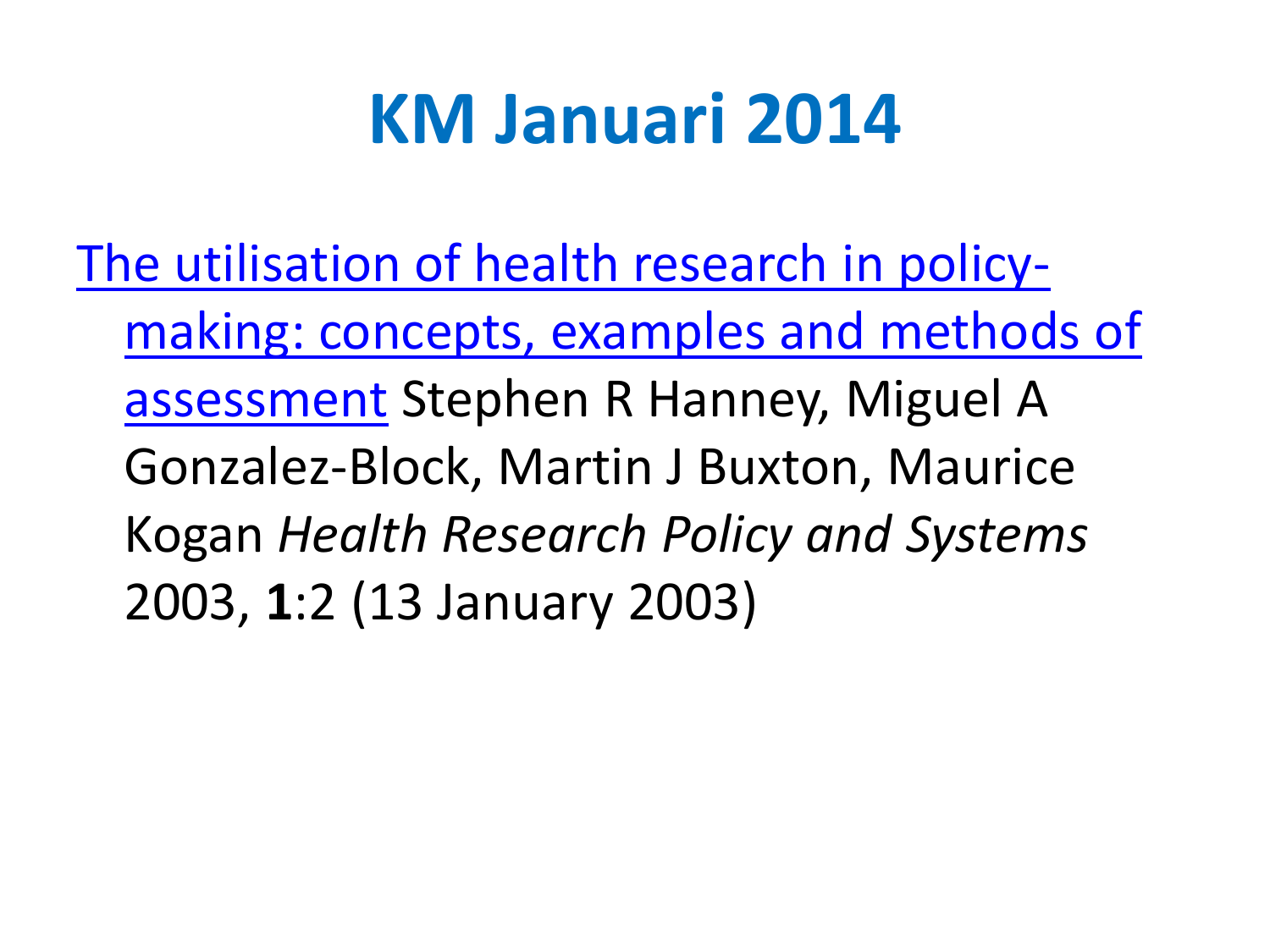# **Penggunaan Penelitian Kesehatan dalam Pembuatan Keputusan**

3 Model:

- 1. Instrumental data & temuan
- 2. Conceptual gagasan & kritik
- 3. Simbolik brief & argumentasi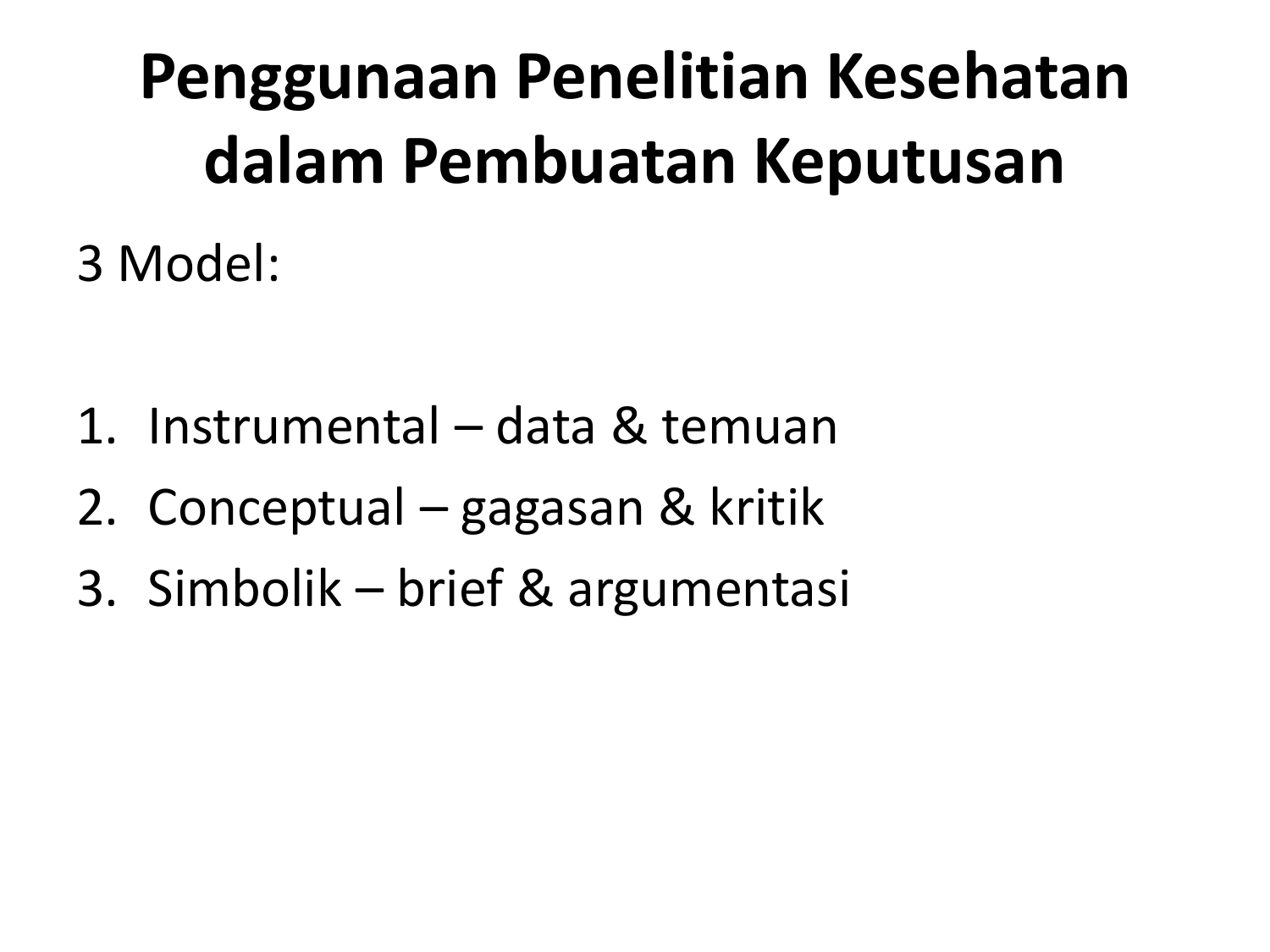### **Fokus di Pemerintahan Nasional, Pemerintahan Local, atau Organisasi Profesi?**

| <b>Research</b><br>Impact | <b>Policy Categories</b> |                        |                 |  |
|---------------------------|--------------------------|------------------------|-----------------|--|
|                           | Governance               | Legislative            | <b>National</b> |  |
| $++$                      | Research                 | Administrative   Local |                 |  |
| $+ + +$                   | Practice                 | Clinical               | Professional    |  |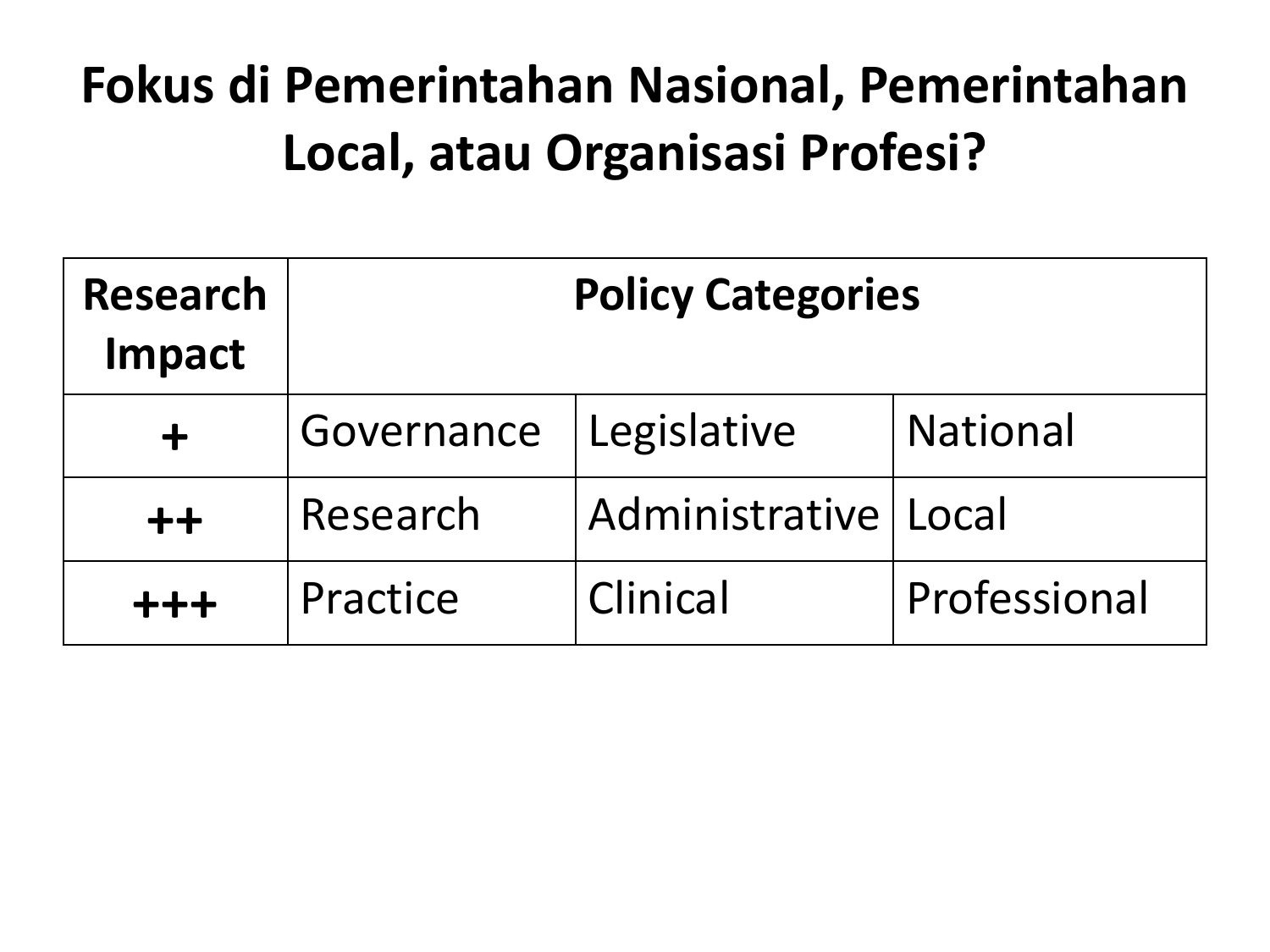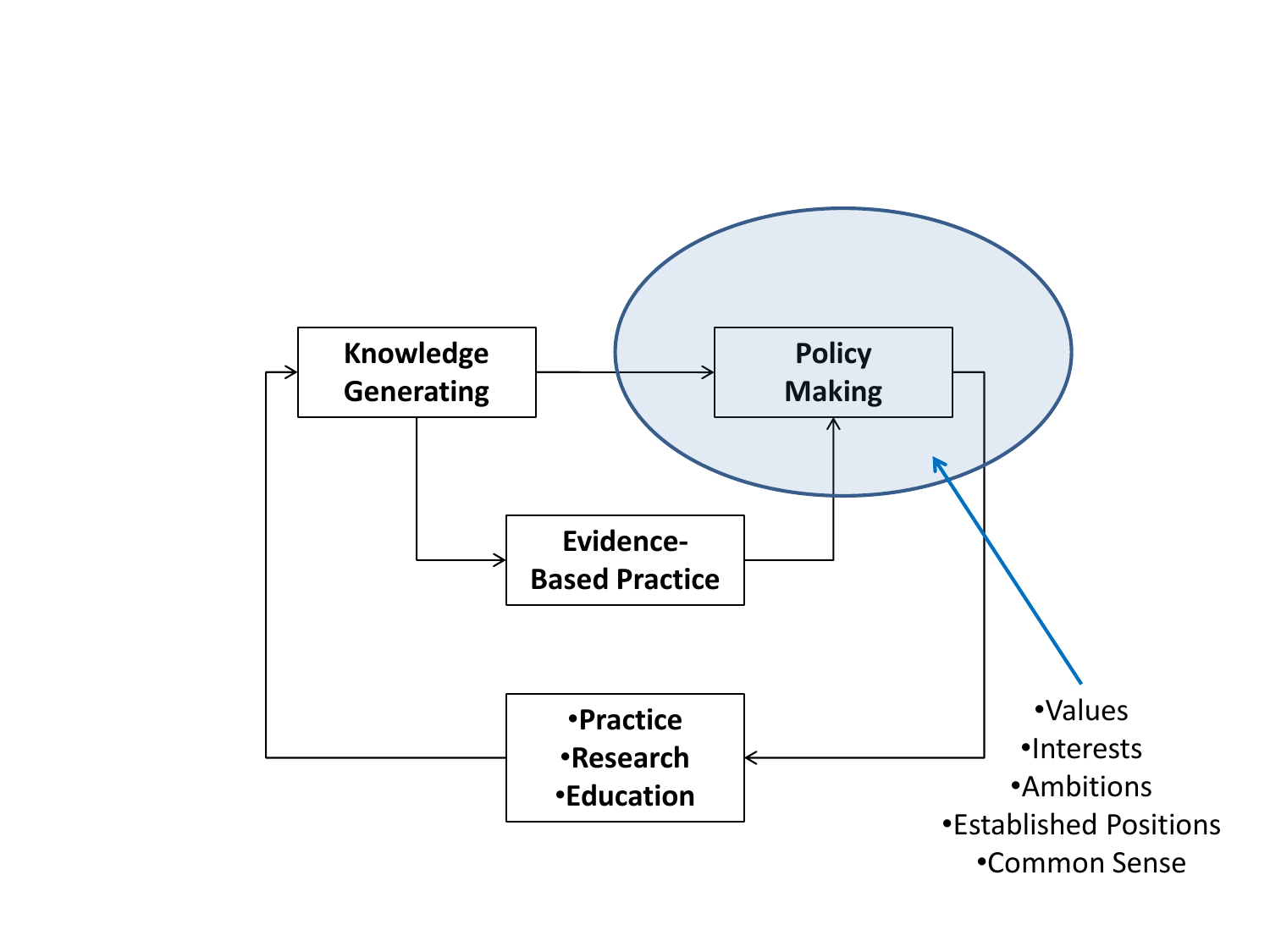### **KM Februari 2014**

[Lessons from the business sector for successful](http://www.biomedcentral.com/1472-6963/11/173)  [knowledge management in health care: A](http://www.biomedcentral.com/1472-6963/11/173)  [systematic review](http://www.biomedcentral.com/1472-6963/11/173) Anita Kothari, Nina Hovanec, Robyn Hastie, Shannon Sibbald *BMC Health Services Research* 2011, **11**:173 (25 July 2011)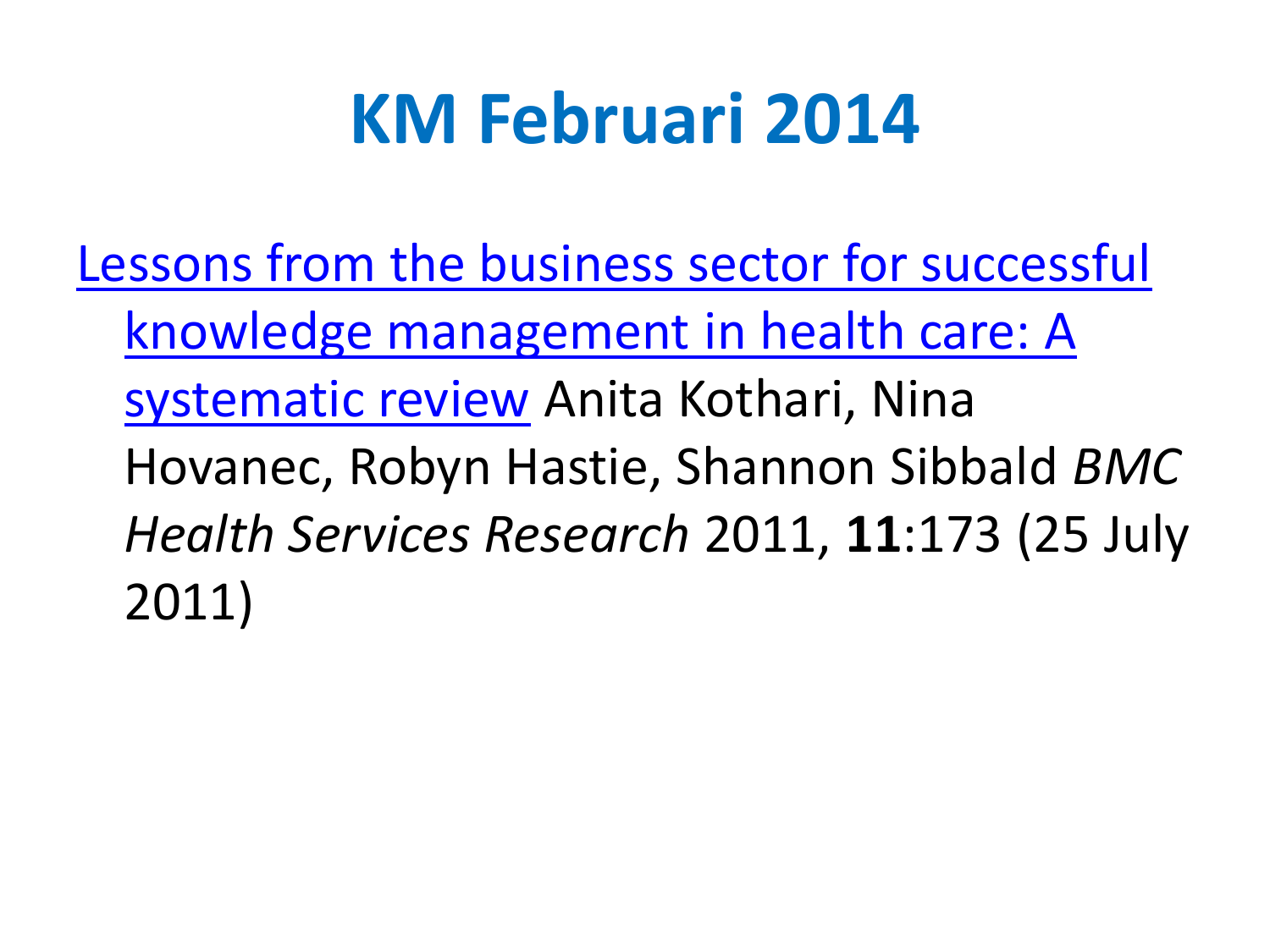### Tujuan KM

- to help prevent possible knowledge loss (e.g., leaving organization, turnover, retirement)
- to gain greater competitive advantage
- to reorganize the company
- to remedy negative findings discovered during an audit
- continuous learning
- to prevent low knowledge diffusion, isolation of departments, individuals, or community partners
- to coordinate with other firms/suppliers/customers
- to increase the quality of professional services
- to help meet users' needs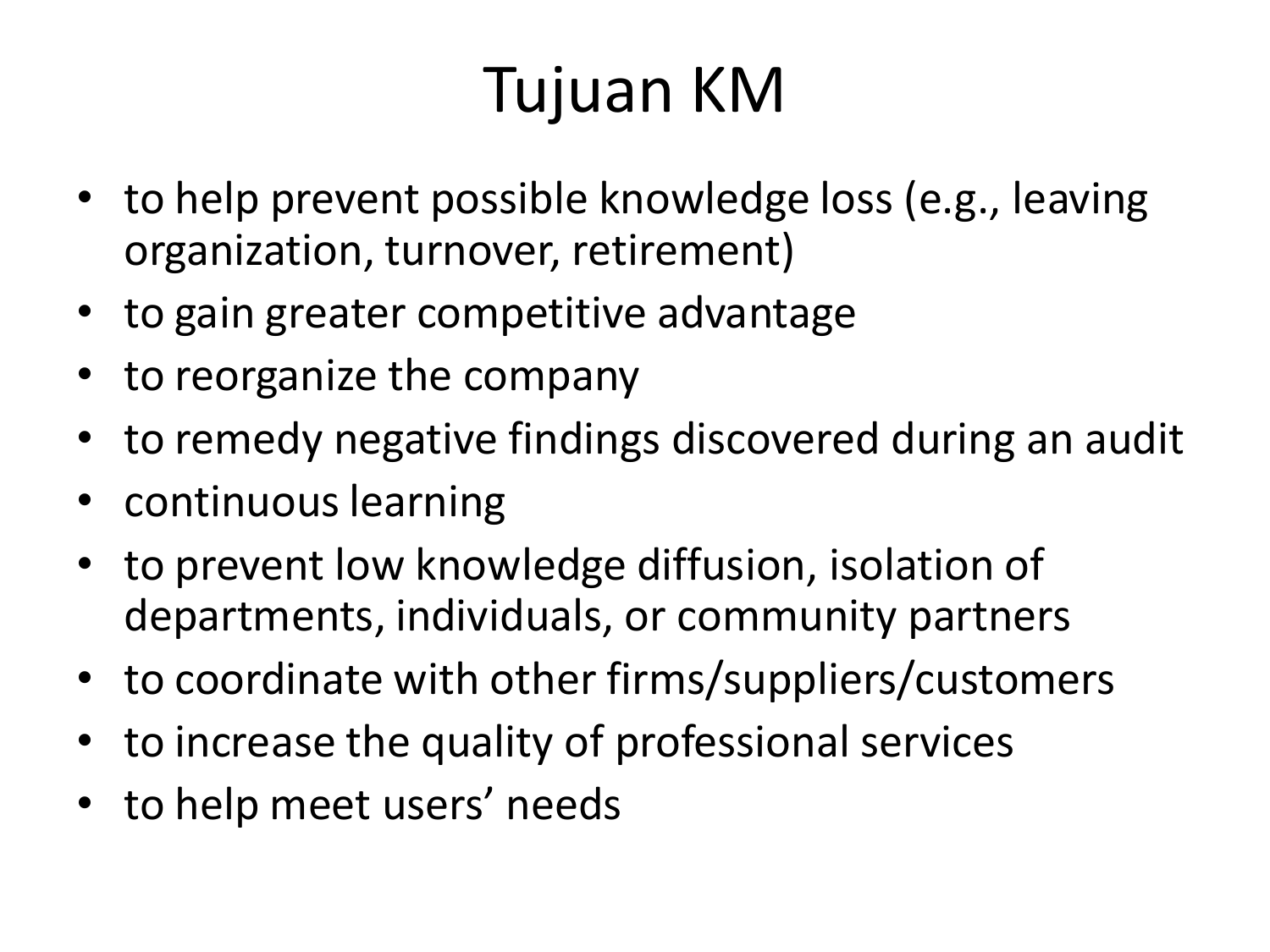## KM Strategies

- **Simple mechanisms -** training, workshops, mentoring/apprenticeships, and interviews.
- **Communication technologies**
- **Conceptual frameworks & Process mapping**
- **Communities of Practise** (CoP)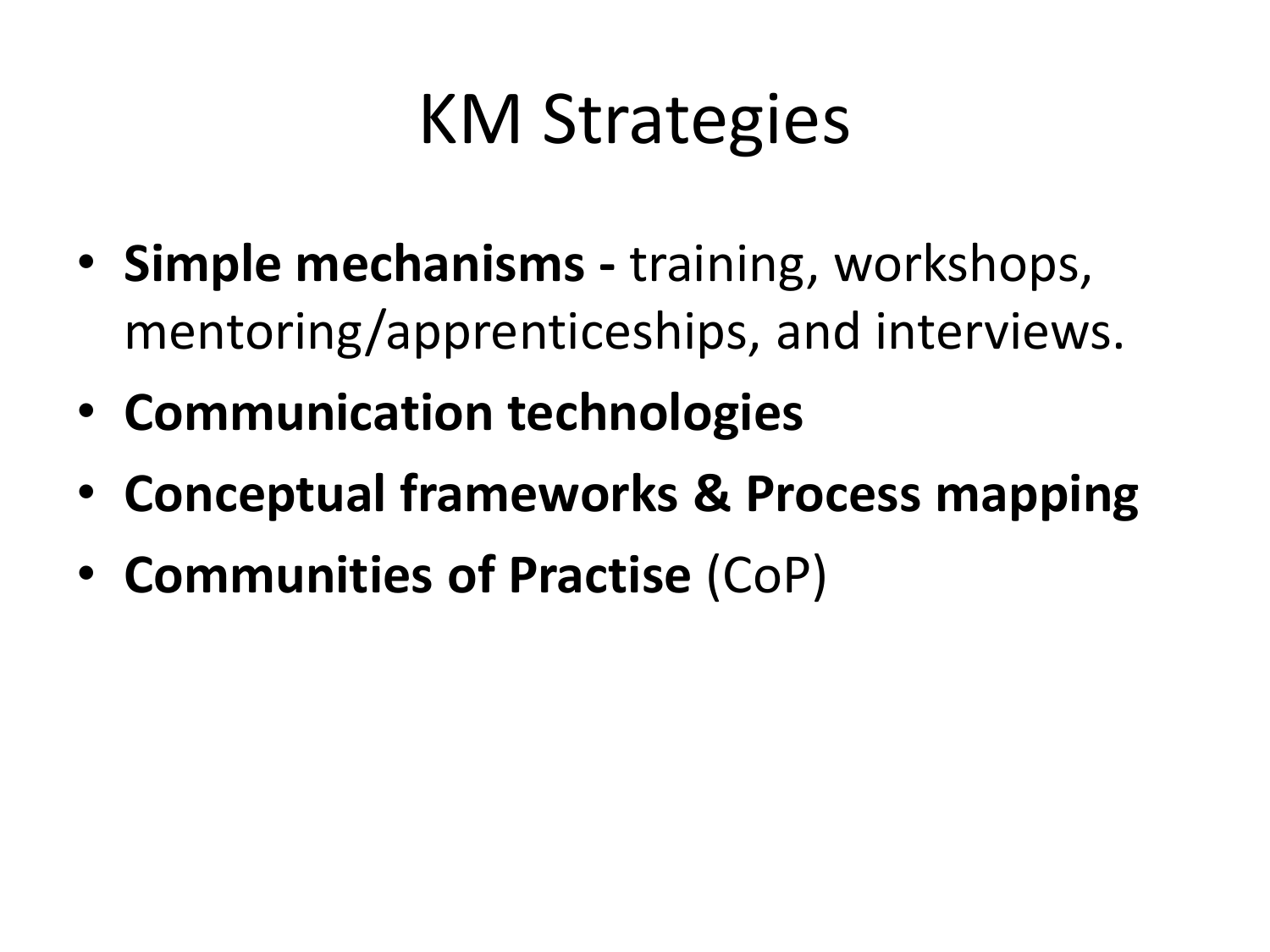### **KM Maret 2014**

[A kowledge management tool for public health:](http://www.biomedcentral.com/1471-2458/10/496)  [health-evidence.ca](http://www.biomedcentral.com/1471-2458/10/496) Maureen Dobbins, Kara DeCorby, Paula Robeson, Heather Husson, Daiva Tirilis, Lori Greco *BMC Public Health* 2010, **10**:496 (18 August 2010)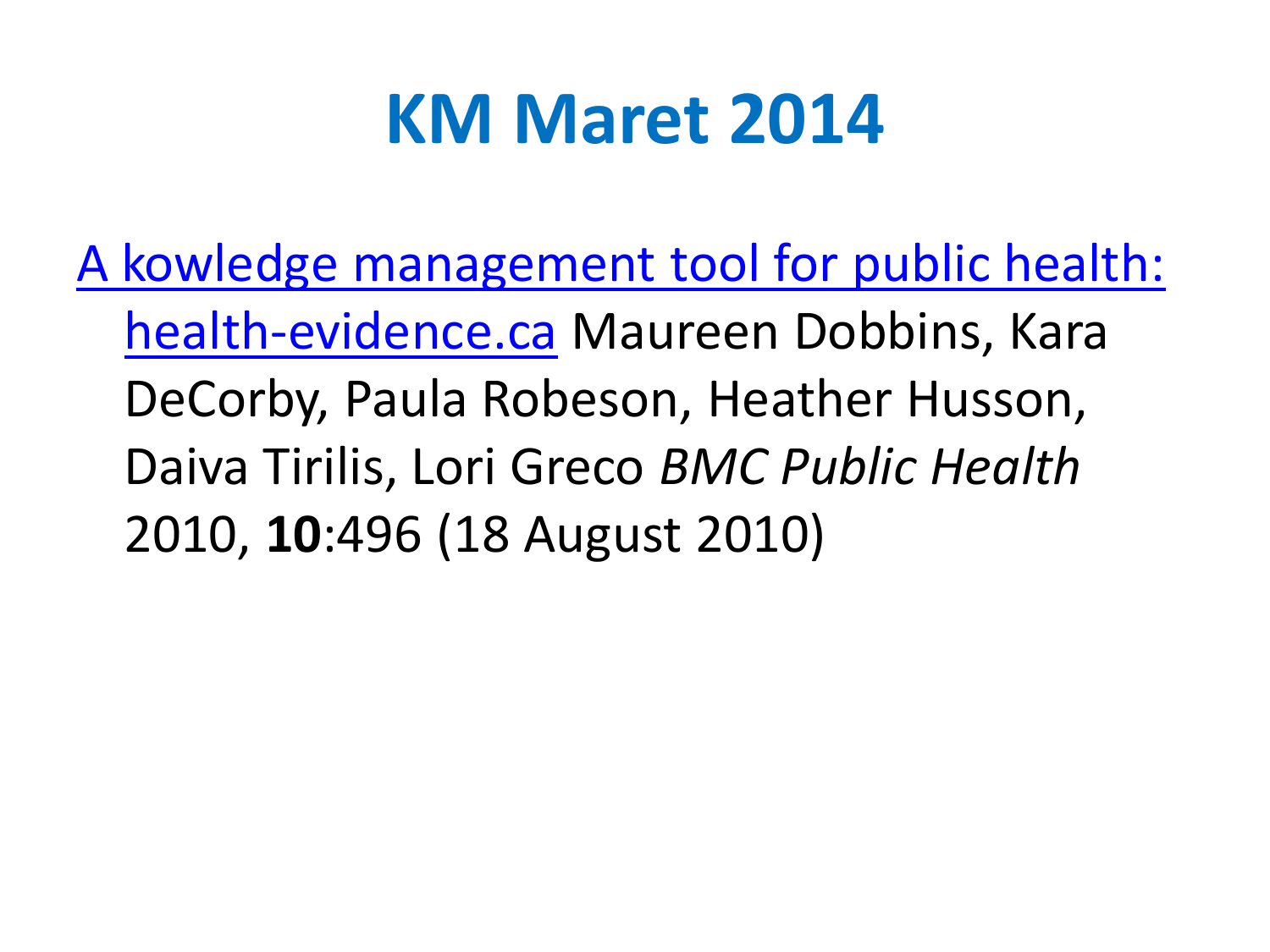### **KTE**

### (Knowledge Translation & Exchange)

- 1. Meneliti efikasi, efektivitas & efisiensi intervensi/ praktek PH Mempublikasi **makalah penelitian**.
- 2. Mencari & menapis makalah2 penelitian yg berkaitan dengan intervensi/praktek PH (per topik).
- *3. Critical Appraisal* makalah2 penelitian.
- 4. Mereview makalah2 penelitan  $\rightarrow$  Mempublikasi **makalah review**.
- 5. Mencari & menapis makalah2 review yg berkaitan dengan suatu topik.
- 6. CA makalah2 review
- 7. Menyediakan informasi ttg makalah2 review di suatu situs jejaring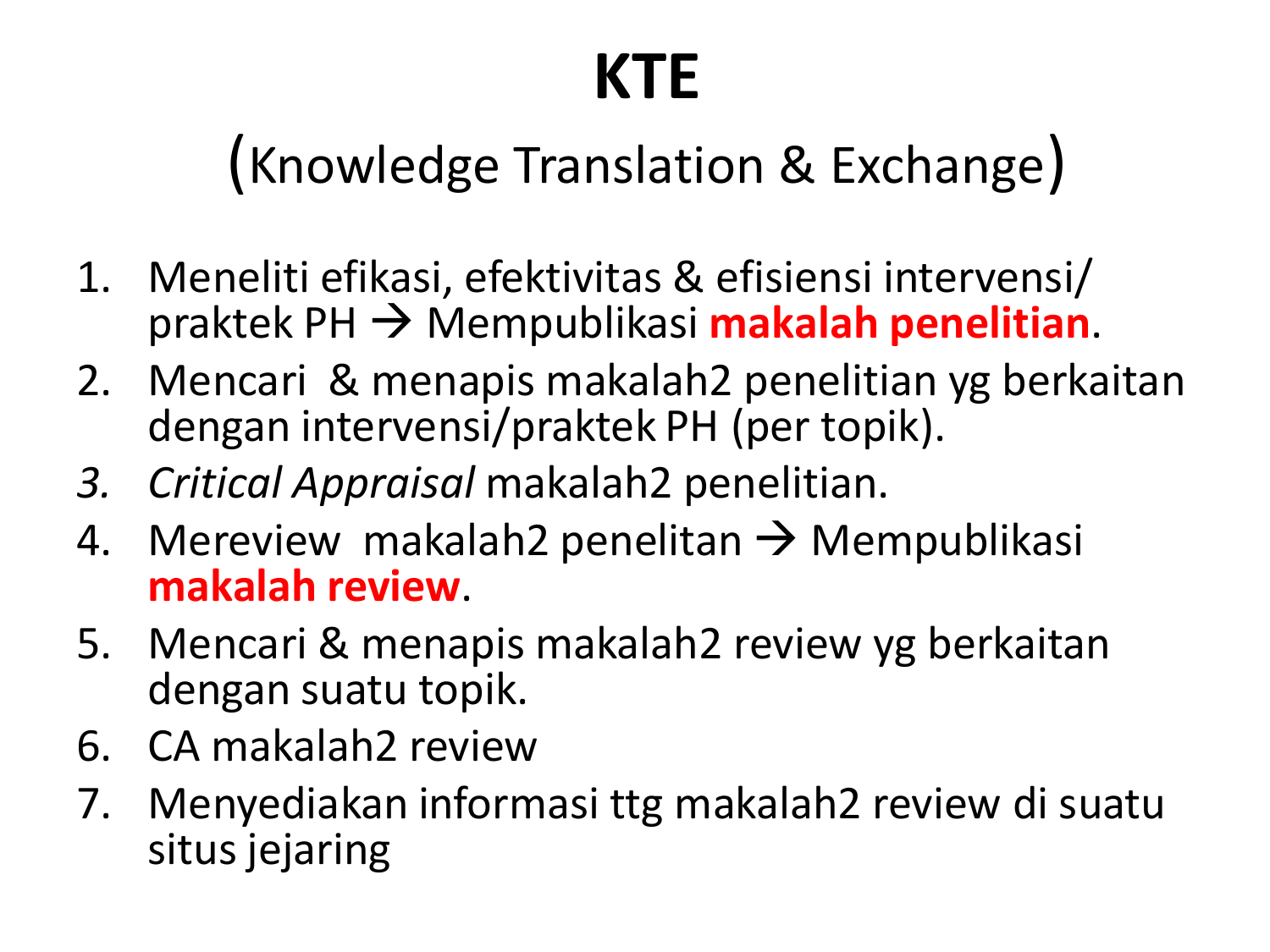|                | <b>Tahap</b>                                     | Cara | Pelak-<br>sana |
|----------------|--------------------------------------------------|------|----------------|
| $\mathbf 1$    | Memproduksi & mempublikasi makalah<br>penelitian |      |                |
| $\overline{2}$ | Mencari & menapis makalah penelitian             |      |                |
| $\overline{3}$ | CA makalah penelitian                            |      |                |
| $\overline{4}$ | Memproduksi & mempublikasi makalah<br>review     |      |                |
| 5              | Mencari & menapis makalah review                 |      |                |
| 6              | CA makalah review                                |      |                |
| $\overline{7}$ | Menyediakan makalah review di situs<br>jejaring* |      |                |

\* E.g.: <http://www.health-evidence.ca/>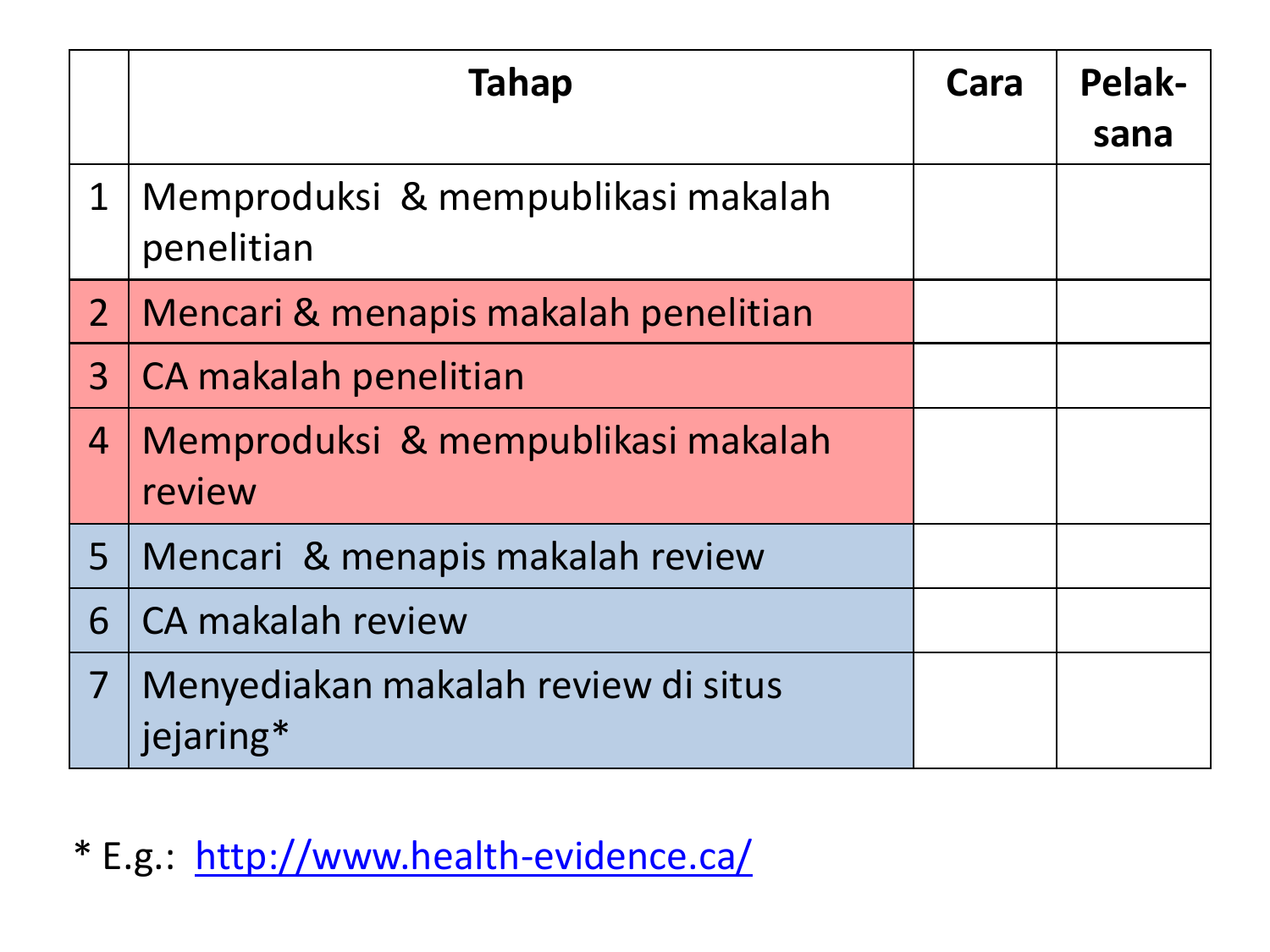## Rekomendasi

- a. Bentuk Unit yg malaksanakan Tahap 2-4 (i.e., yg memproduksi & mempublikasi makalah2 review penelitian intervensi/praktek PH di Indonesia.
- b. Bentuk unit yg melaksanakan Tahap 5-6.
- c. Kirim staf untuk belajar a & b di McMaster University.
- d. Cluster S3 mencari & menapis makalah2 penelitian, makalah review & makalah konsep.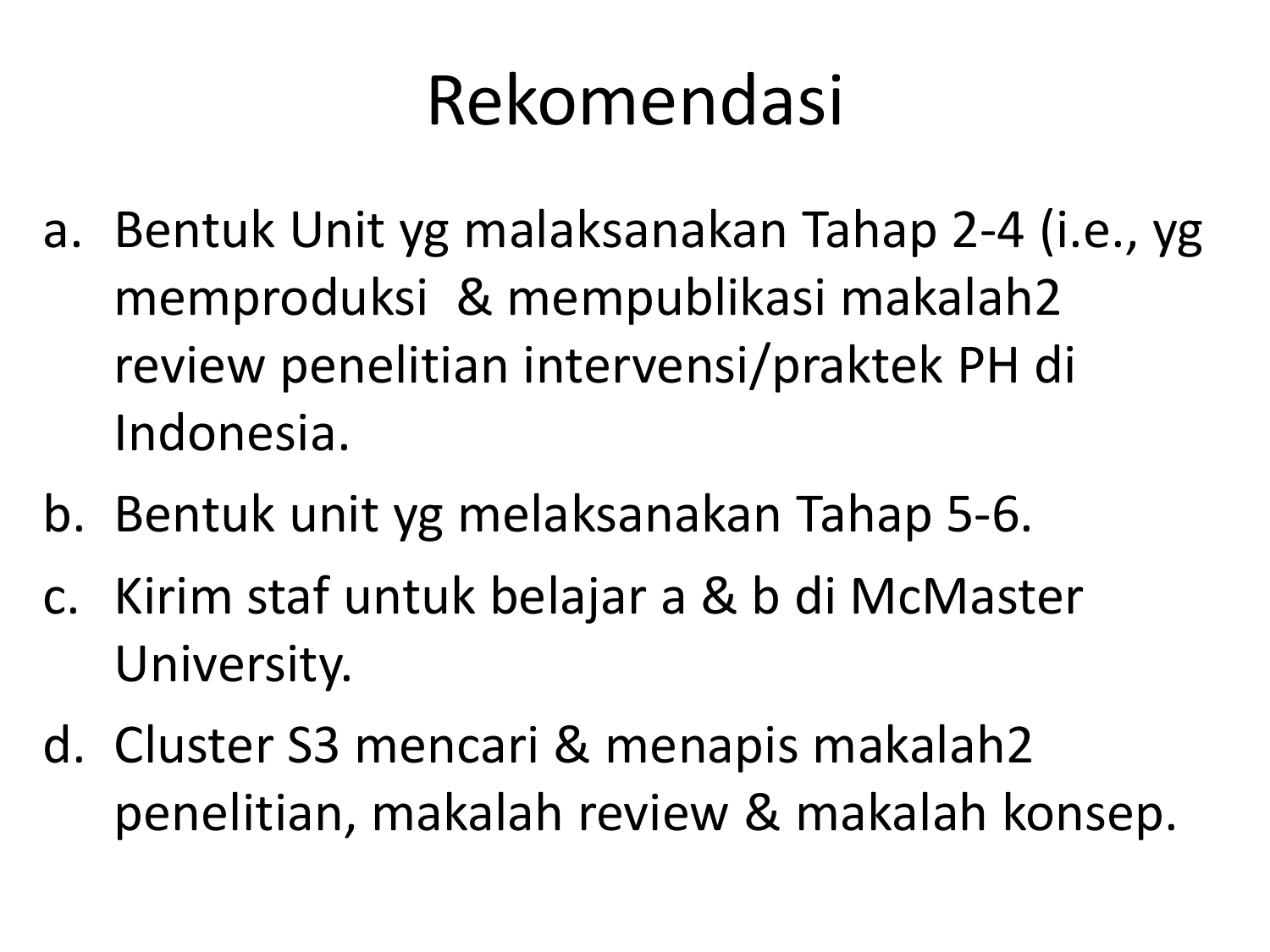#### Makalah2 penelitian